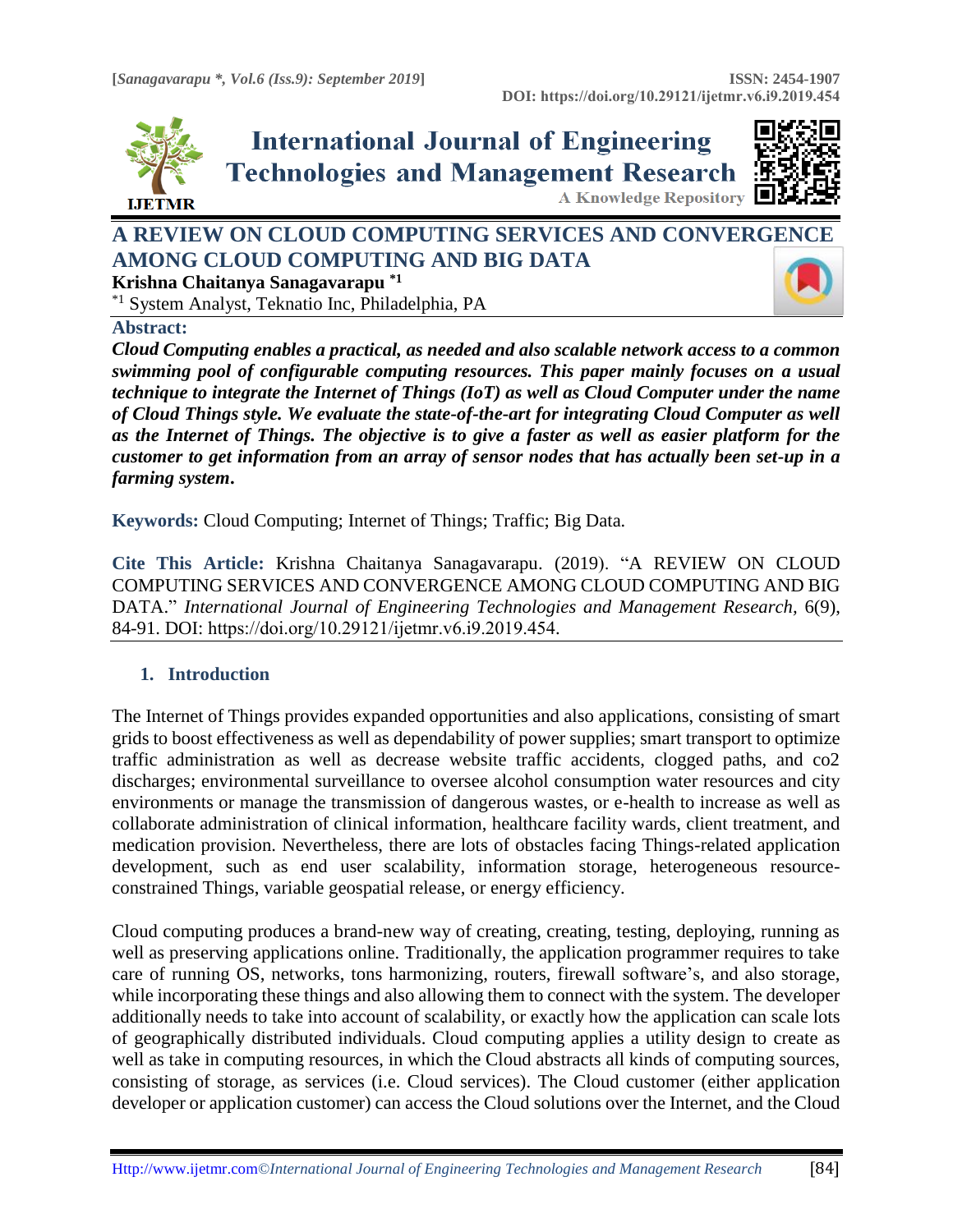individuals pay just for time and also services they need. The Cloud can also scale to sustain great deals of service requests. Inevitably, Cloud computing deals with the micro-lifecycle administration of applications, and enables application supervisors to concentrate on application growth and surveillance. The Cloud computing system is made to contain a range of services for developing, screening, running, releasing, and keeping applications on the Cloud. The Internet of Things and also Cloud computing are both emerging technologies and also have their very own attributes. Things are linked to their online representations online and come by means of the Internet. Cloud computing likewise applies the energy design, and also makes it possible for endusers to suit and take in services in a reliable as well as pay-per-use way. In Mammoth job,1 we elevate the following question: Can we incorporate Cloud computing right into the Internet of Things, as well as increase Things application, growth, and also monitoring?

To answer this concern, our paper offers the modern for incorporating Cloud computing and the Internet of Things. By analyzing a prototyped situation, we evaluate the IoT application demands and present Cloud Things style.

# **2. Cloud Computing**

Lots of official interpretations have actually been proposed in both the academia and also the market for defining the principle of "cloud computing". A well-known and also widely-accepted is the one given by the NIST [2], specifying that "Cloud computing is a design for allowing convenient, as needed network accessibility to a common pool of configurable computing resources (e.g., networks, servers, storage, applications, as well as solutions) that can be rapidly provisioned and launched with very little management effort or company interaction". Differently stated, cloud computing is a term used to define both a platform (consisting of the underlying infrastructure) and also a kind of application.

In a cloud computing system, instead of having neighborhood web servers for accumulating and also taking care of information originating from applications, from another location located servers (carried out by means of virtual or physical devices) are dynamically provisioned as well as (re) set up, according to the real demands. As an instance, if we take into consideration a wind or solar ranch, the weather-related information accumulated by a WSN (e.g. exploiting light, wind sensors etc.), can be processed together with grid-related information (e.g. obtained from smart inverters) to improve plant efficiency and also much better please the power need. Cloud computing likewise explains those applications that can be from another location accessed with the Internet. Such cloud applications manipulate large data facilities and also powerful servers likewise to Internet applications and Web solutions we make use of each day.

#### **3. Cloud Computing Features**

In the following the most crucial functions of cloud computing are briefly explained for sake of efficiency:

**Service on demand:** customers' demands are completely satisfied instantly without the intervention of a human driver.

**Flexibility of demand:** offered sources are used by the customers according to their own needs for an adaptable period of time (i.e. there is not a formal agreement on such an amount of time).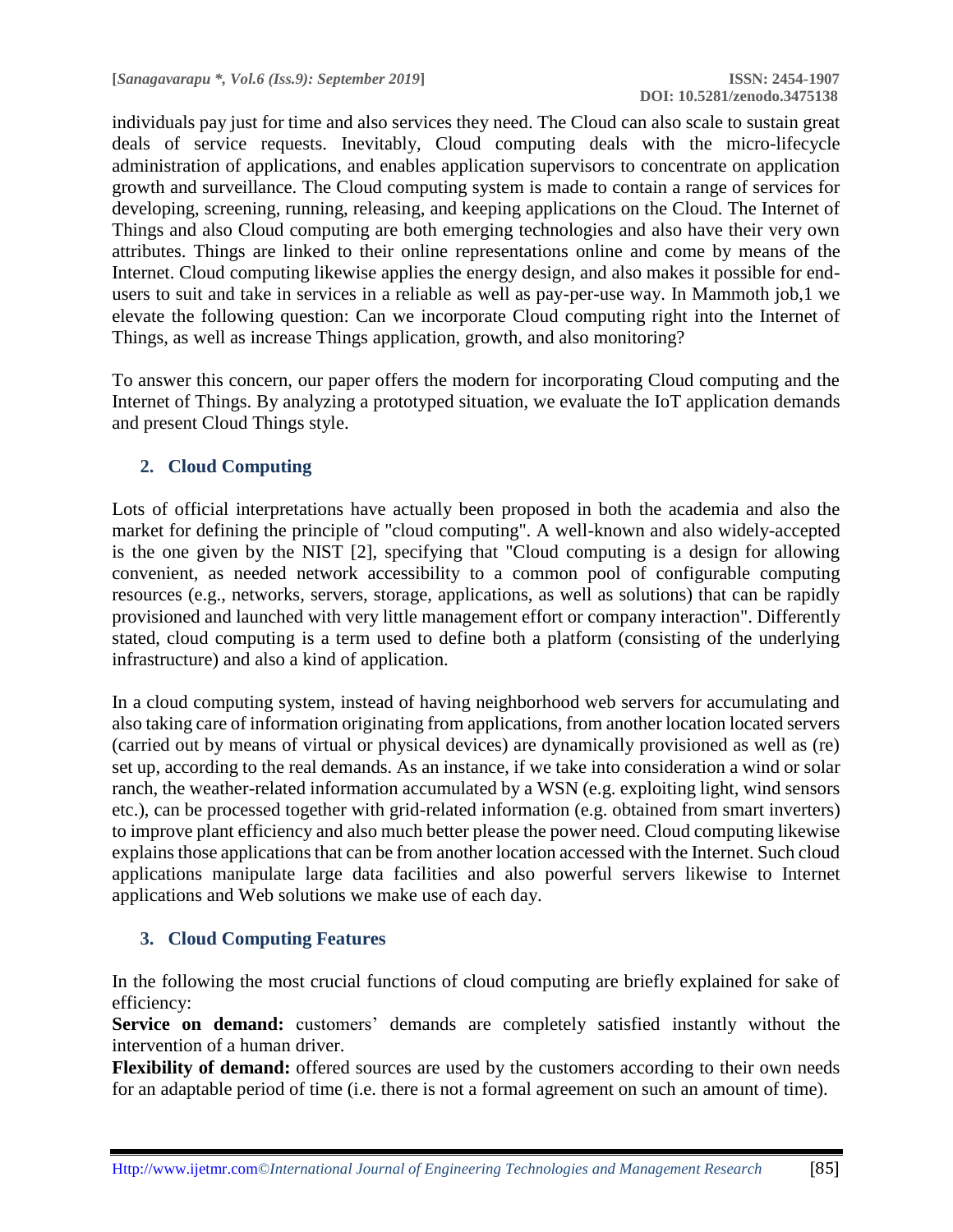**Abstraction:** Real sources (equipment and/or software application) are concealed to customers. Consumers of the solution exploits sources offered by the service provider without recognizing the locations from where processed data will show up or where will certainly be saved.

**Service measurement:** the carrier manipulates tools for measuring the real usage (in terms of appropriately defined metrics) of used services.

**Resource merging:** Available solutions, comprising a pool of solutions, are designated dynamically according to clients' demands.

**Network accessibility:** The customer application can run over various platforms through a (potentially ciphered) Internet gain access to manipulating gadgets as smart phones, tablet computers, laptops and so on.

#### **4. Cloud Computing Services**

According to its implementation, the cloud can give various solutions degrees hierarchically arranged according to the complying with nomenclature (see Fig. 1):

x IaaS: This version gives standard storage space and computing abilities as standardized solutions over the network. Subsequently the customer (on the client side) does not require to get its own equipment (e.g. web servers, storage systems, networking gadgets, and so on.) The individual would normally implement its very own applications manipulating the work offered by the facilities. As an example, consider services supplied by Amazon EC2.

x PaaS: This version offers software and/or development setting as a service; in addition, other greater level software application applications can be implemented making use of the exact same solution. As a result, the user (on the customer side) has the flexibility to produce his very own applications, that are executed by the infrastructure of the provider. As an example, take into consideration the Google's Application Engine or Windows Azure.

x SaaS: This version offers solutions to clients according to their demands. A single instance of the solution is carried out on the cloud and also can be used by multiple end customers. There is no requirement for financial investment on the customer side for hardware or software program licenses. As an instance, consider Google Apps ir Microsoft Workplace 365as a regular SaaS provider.



Figure 1: Different organization of cloud services: Iaas, Paas and SaaS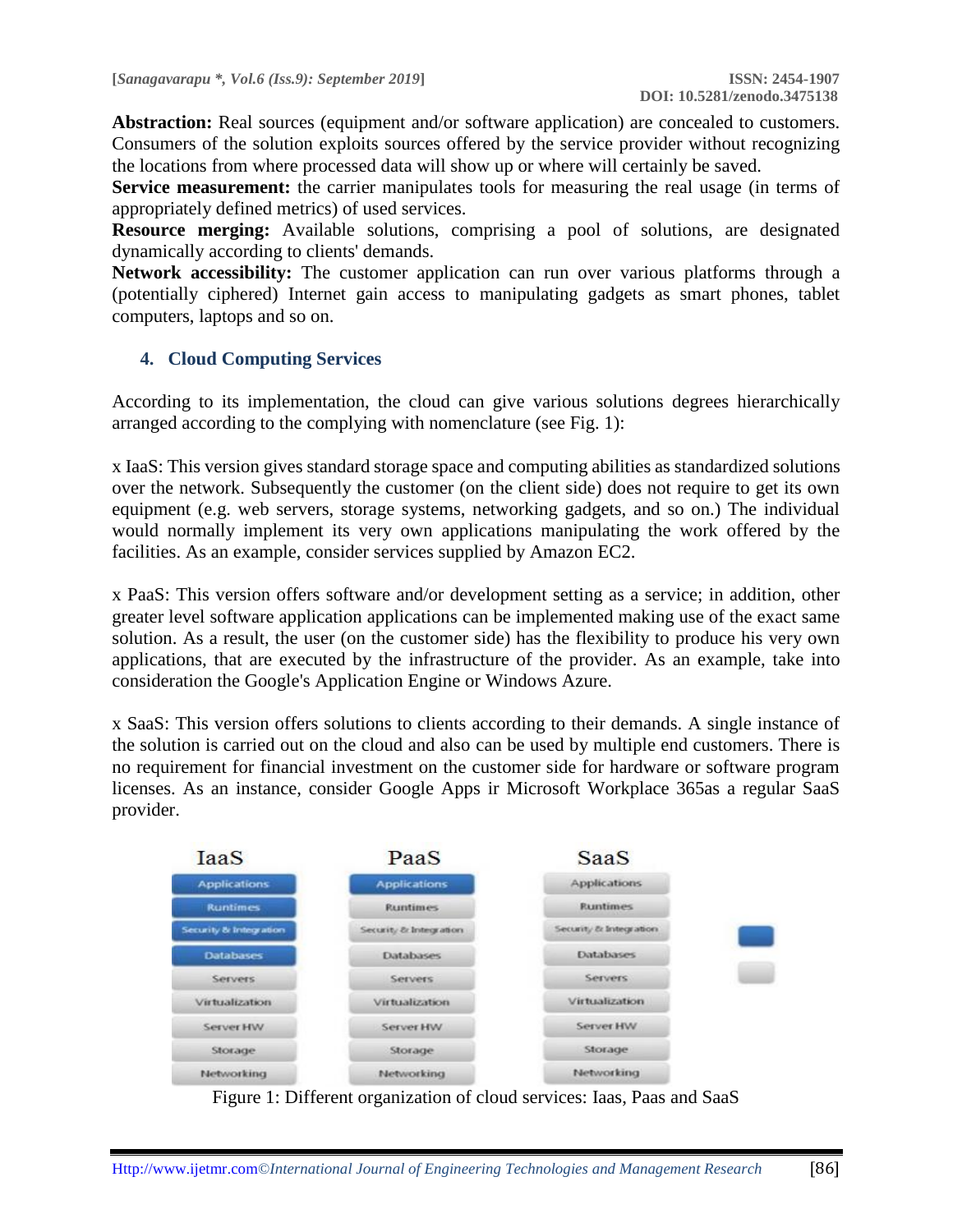# **5. Things Application Characteristics**

In the above situation, there are lots of Things applications. Initially, music plays while the user walks around; the TV automatically tunes to a formerly set program as well as recovers the individual's schedule, memoranda, and also tip notes. Second, outdoor temperature sensors, light sensing units, and raindrop sensors generate information often, and immediately engage with each various other to make home windows open or close. Roadway sensing units surrounding the city create information and also team up with each other to report actual time traffic condition. Third, the important things instantly fetch and also guide information documents to the last modification lines. They meter power consumption, and offer a statistic report while initiating sales of added power to the wise grid during the day.

Fig. 2 offers the Cloud architecture to increase service composition as well as rapid application advancement. We prolong the traditional Cloud design by inserting a special "Make-up as a Solution" layer for vibrant service composition. The CM4SC middleware envelops collections of essential solutions for executing the users' service demands and also doing service structure. These solutions consist of procedure preparation, service discovery, process generation, thinking engine service, procedure execution, as well as tracking, as described in [5]. The test execution likewise shows that CM4SC middleware as a service launches the worry of prices and also threats for users and service providers in operation and handling those elements.



Figure 2: Cloud architecture for dynamic service composition

Figure3 reveals the layers in the style for nodes of various capability with their various functions, e.g. a node that only meets the forwarder role does not have a regional instrumentation layer, but has an object room to keep data from remote peers. It likewise shows how a HBase store is designed as a sink service and also just how it would be subjected to constrained nodes using a hpp\_endpoint. The Information Model Service Layer gives a high degree abstraction for node data and also it uses the object room to hold remote peer data and also regional information (if supported by the duty), so simplifying the interaction of information in between sensor nodes and also greater degree applications. The regional instrumentation (li) layer supports regional information and also provides an abstraction over device details layers to map to the underlying node features or information.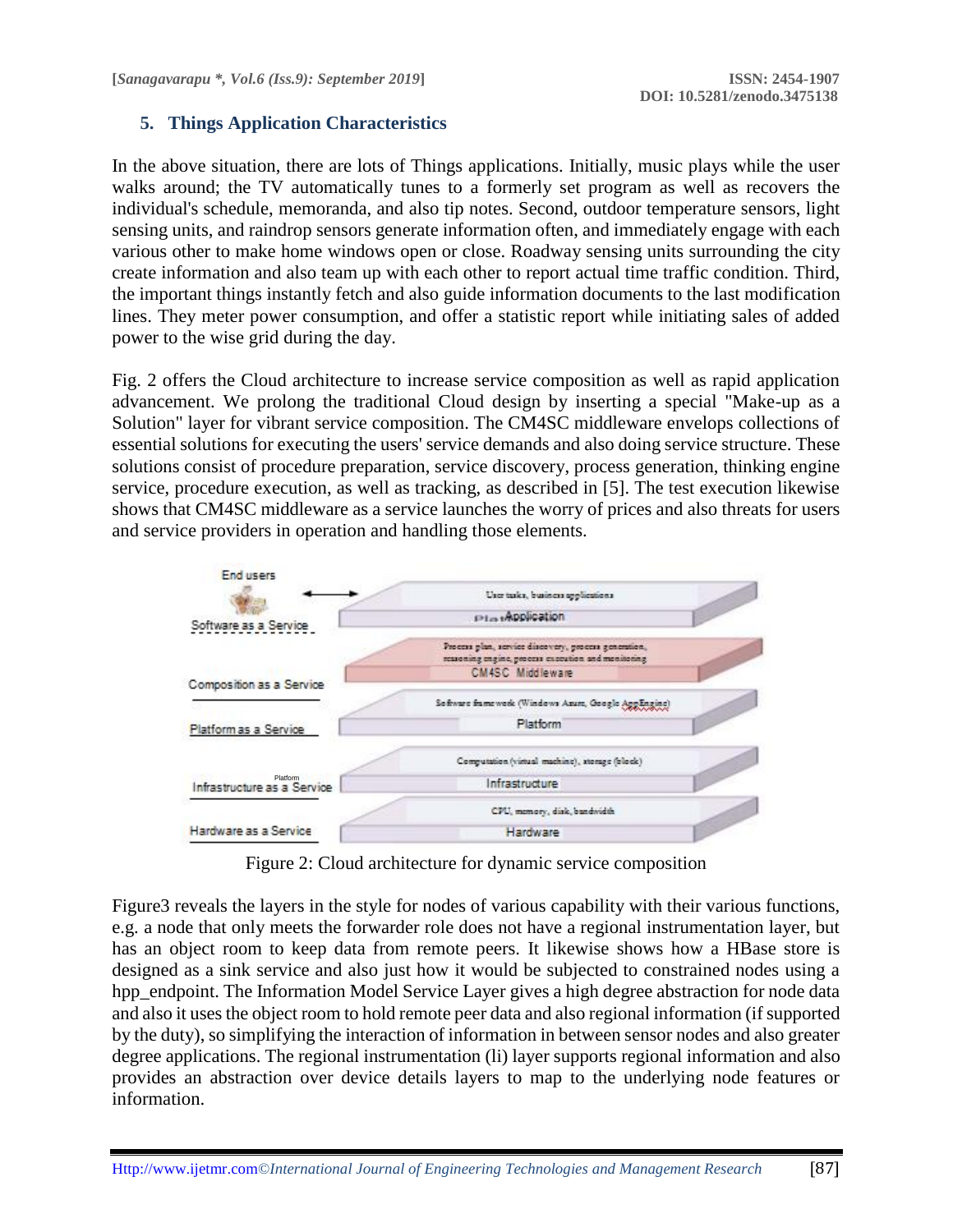

Figure 3: Holistic Architecture

#### **6. Convergence Among Cloud Computing, Big Data Analytics and IoT**

In the age of huge records, components are obviously no longer the limiting factor in accomplishment applications, yet the management of acquired information is. It is actually easy to utilize cloud storing and cloud computing resources to make a single aggregation aspect for records can be found in coming from a lot of inserted tools as well as offer accessibility to that records from any sort of team within an association. For Big Information, data compilation is one of the major concern, and IoT may participate in necessary roles for information collection and information discussing Cloud offers Everything as a Service business design for IoT and Big Information.

Cloud solutions and Big Data approaches could be used to store as well as assess IoT information to improve scalability and supply, which will definitely be actually required for the billions of units envisaged in IoT. It is required to permit WSNs to end up being extensions of the Internet infrastructure and make the most of cloud and also Big Information companies. The schedule of improved storing as well as handling energy at a lesser expense along with more significant data transfer has actually enabled a stable of cloud computing solutions. In relations to IoT, this permits even more sources of records to become collected and also for the data to be held for a longer opportunity and to be processed by effective cloud located documents and also Big Information techniques, e.g. HBase as well as MapReduce.

Large data storage and also processing are actually looked at being one of the primary apps for cloud computing systems. In addition, the progression of the IoT ideal has progressed the study on M2M communications and enabled novel telemonitoring architectures for e-Health functions. Having said that, there is a necessity for assembling existing decentralized cloud devices, basic program for processing large records as well as IoT bodies. Many IoT apps are based on M2M communication process in between great deals of various and geographically circulated sensing units As a result, they need to manage hundreds (at times thousands) of sensor flows, as well as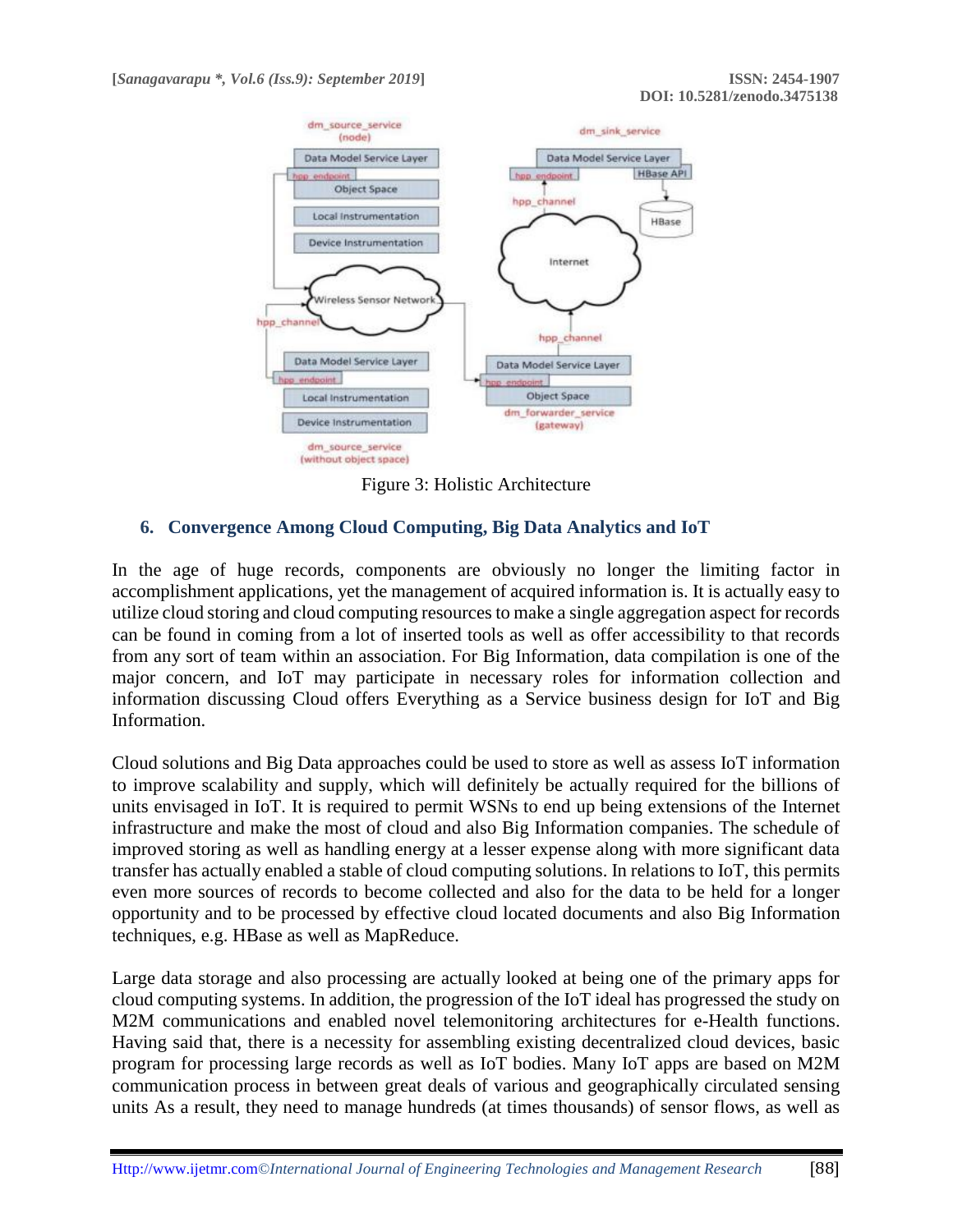might directly take advantage of the enormous distributed storage capabilities of cloud computing frameworks. In addition, cloud structures can improve the computational capabilities of IoT requests. Additionally, several IoT companies (e.g., large range picking up experiments, brilliant metropolitan area uses) can take advantage of a utility-based delivery standard, which highlights the on-demand business as well as distribution of IoT applications over a cloud- based facilities. An M2M system was actually recommended based upon a decentralized cloud style, basic bodies as well as remote telemetry units (RTUs) for e-Health apps. The system was built for large data processing of sensors relevant information in the manner in which records may be amassed to produce "digital" sensing units.

# **7. Conclusion**

Major data storing and also handling are thought about as one of the main functions for cloud computing devices. IoT generates large information as a result of masses of data in a real timescale, commonly semi-structured or even disorganized data, as well as beneficial records simply after being examined. Large records generated through IoT possesses some different features compared with basic huge data due to the various types of records accumulated.

# **References**

- [1] F. Kawsar, G. Kortuem and B. Altakrouri, "Supporting interaction with the internet of things across objects, time and space," in Internet of Things (IOT), pp. 1-8, 2010.
- [2] Jiehan Zhou, Kumaripaba Athukorala, Ekaterina Gilman,Jukka Riekki & Mika Ylianttila, "Cloud Architecture for Dynamic Service Composition," International Journal of Grid and High Performance Computing, vol. 4(2), pp. 17-31, 2012.
- [3] Amazon, "Amazon Web Services,["Http://aws.Amazon.Com, r](http://aws.amazon.com/)etrieved by 20 July 2012. Google Inc., "Google apps engine,["Http://www.](http://www/) Google.com/apps, retrieved by 20 July 2012.
- [4] L. Yan[, Y. Zhang, L.T. Yang, H. Ning, The Internet of Things: From RFID to the Next-Generation](http://refhub.elsevier.com/S0167-739X(15)00301-5/sbref10)  [Pervasive Networked Systems, CRC Press, 2008.](http://refhub.elsevier.com/S0167-739X(15)00301-5/sbref10)
- [5] Anusha Medavaka, P. Shireesha, "Review on Secure Routing Protocols in MANETs" in "International Journal of Information Technology and Management", Vol. VIII, Issue No. XII, May-2015 [ISSN : 2249-4510]
- [6] Anusha Medavaka, P. Shireesha, "Classification Techniques for ImprovingEfficiency and Effectiveness of HierarchicalClustering for the Given Data Set" in "International Journal of Information Technology and Management", Vol. X, Issue No. XV, May-2016 [ISSN : 2249-4510]
- [7] Anusha Medavaka,P. Shireesha, "Optimal framework to Wireless RechargeableSensor Network based Joint Spatial of theMobile Node" in "Journal of Advances in Science and Technology", Vol. XI, Issue No. XXII, May-2016 [ISSN : 2230-9659]
- [8] Anusha Medavaka,"Enhanced Classification Framework on SocialNetworks" in "Journal of Advances in Science and Technology", Vol. IX, Issue No. XIX, May-2015 [ISSN : 2230-9659]
- [9] Anusha Medavaka,P. Shireesha, "A Survey on TraffiCop Android Application" in "Journal of Advances in Science and Technology", Vol. 14, Issue No. 2, September-2017 [ISSN : 2230-9659]
- [10] Anusha Medavaka,Dr.P.Niranjan, P. Shireesha, "USER SPECIFIC SEARCH HISTORIES AND ORGANIZING PROBLEMS" in "International Journal of Advanced Computer Technology (IJACT)", Vol. 3, Issue No. 6 [ISSN : 2319-7900]
- [11] Krishna Chaitanya Sanagavarapu, "PARALLEL PROCESSING ON FP-TREE BASED FREQUENT ITEM SET MINING" in "Airo International Research Journal", Volume VI, Aug-2015 [ISSN : 2320-3714]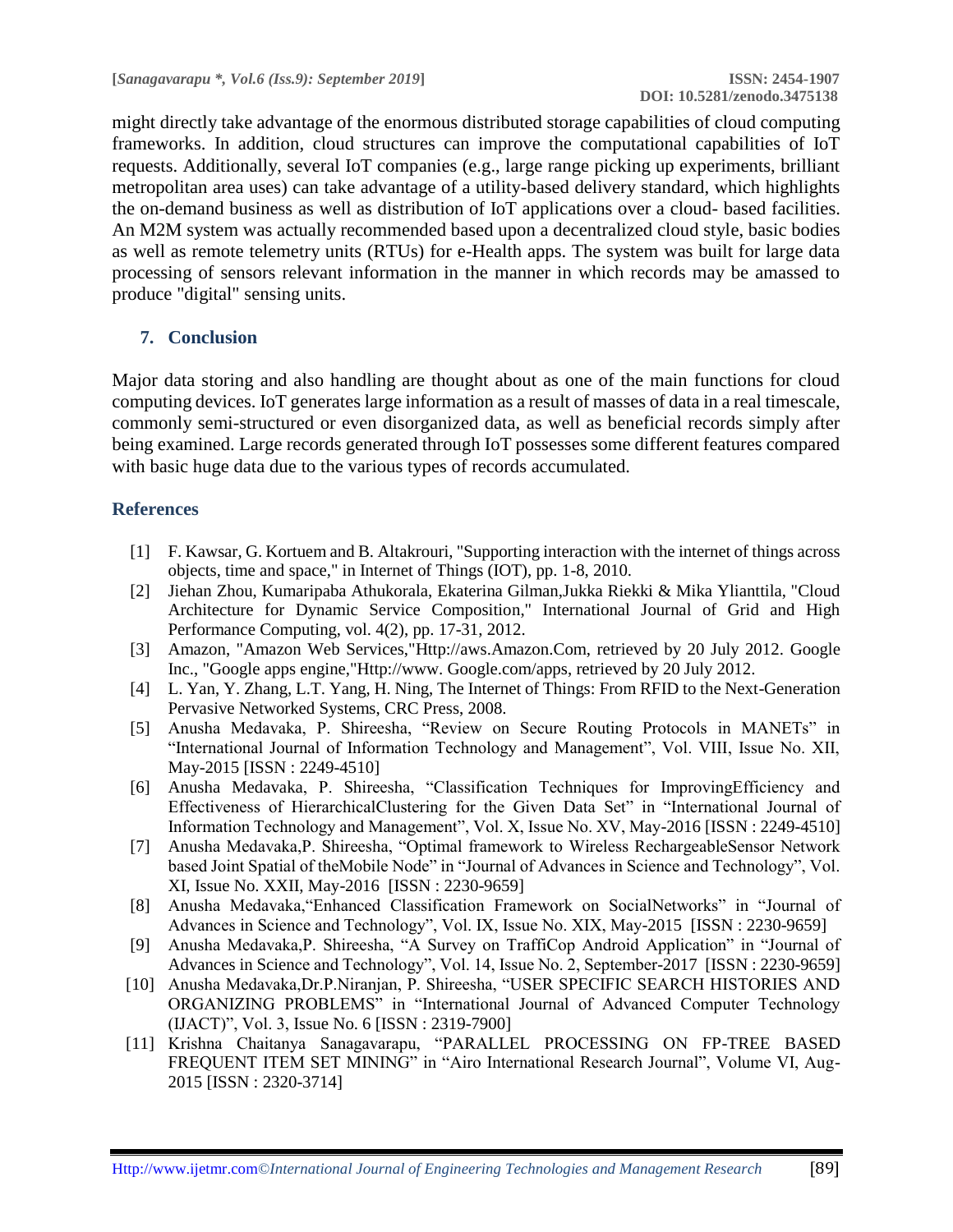- [12] Krishna Chaitanya Sanagavarapu, "CLASSIFICATION OF DATA MINING SYSTEMS AND FUNCTIONALITY OF DATA MINING" in "AiroInternational Research Journal", Volume VIII, July-2016 [ISSN : 2320-3714]
- [13] Krishna Chaitanya Sanagavarapu, "A STUDY ON SOURCES AND TYPES OF DATA TOWARDS DATA MINING" in "Airo International Research Journal", Volume XII, July-2017 [ISSN : 2320-3714]
- [14] Krishna Chaitanya Sanagavarapu,"Advantages and Evolution of Cloud Computing" in "International Journal of Scientific Research in Science and Technology", Vol. 3, Issue No. 3, Apr-2017[ISSN : 2395-602X]
- [15] Krishna Chaitanya Sanagavarapu,"A Review on Pattern Mining Research Issues" in "International Journal of Scientific Research in Science and Technology", Vol. 4, Issue No. 5, June-2018[ISSN : 2395-602X]
- [16] Krishna Chaitanya Sanagavarapu, "A Comprehensive Overview on Multidimensional Frequent Pattern Mining" in "Journal of Advances and Scholarly Researches in Allied Education", Vol. 15, Issue No. 12, Dec-2018 [ISSN : 2230-7540]
- [17] Krishna Chaitanya Sanagavarapu, "An Overview on the Design of Frequent Pattern Mining Algorithms" in "Journal of Advances and Scholarly Researches in Allied Education", Vol. XI, Issue No. 22, Jul-2016 [ISSN : 2230-7540]
- [18] Krishna Chaitanya Sanagavarapu, "Evolution of Social Networks and Social Networking Sites" in "Journal of Advances in Science and Technology", Vol. X, Issue No. XXI, Feb-2016 [ISSN : 2230-9659]
- [19] Anusha Medavaka,"Monitoring and Controlling Local AreaNetwork Using Android APP" in "International Journal of Research", Vol. 7, Issue No. IV, April-2018 [ISSN : 2236-6124]
- [20] Anusha Medavaka, "Algorithm Feasibility on IoT Devices with Memory and Computational Power Constraints", International Journal of Science and Research (IJSR), Volume 8, Issue 5, May 2019[ISSN : 2319-7064]
- [21] Anusha Medavaka, "Programmable Big Data Processing Framework toReduce On-Chip Communicationsand Computations Towards Reducing Energyof the Processing" in "International Journal of Advanced Research in Computer and Communication Engineering", Volume 8, Issue 4, April 2019, [ISSN : 2278-1021]
- [22] Anusha Medavaka,"Identification of Security Threats and Proposed Security Mechanisms for Wireless Sensor Networks" in "International Journal of Scientific Research in Computer Science, Engineering and Information Technology", Vol. 5, Issue No. 3, May-2019 [ISSN : 2456-3307]
- [23] Anusha Medavaka,"A REVIEW ONDISPLAYING KNOWLEDGE INTO THE UNLIMITED WORLDVIEW OF BIGDATA" in "International Journal of Research and Analytical Reviews", Vol. 6, Issue No. 2, May-2019 [ISSN : 2348 –1269 ]
- [24] Anusha Medavaka,"A Comprehensive Study on Characteristics of Big Data and the Platform Used in Big Data" in "International Journal for Scientific Research & Development", Vol. 7, Issue No. 3, May-2019[ISSN : 2321-0613 ]
- [25] Anusha Medavaka, "An Overview of Security Mechanisms Towards Different Types of Attacks" in "International Journal of Scientific Research in Science and Technology", Vol. 4, Issue No. 10, October-2018[ISSN : 2395-602X ]
- [26] Anusha Medavaka,"A study on the process of hiding protective information from the big data processing databases" in "International journal of basic and applied research", Vol. 9, Issue No. 6, June-2019[ISSN : 2278-0505]
- [27] Anusha Medavaka,"K-Means Clustering Algorithm to Search into the Documents Containing Natural Language" in "International Journal of Scientific Research in Science and Technology", Vol. 3, Issue No. 8, Dec-2017[ISSN : 2395-602X]
- [28] Anusha Medavaka, Siripuri Kiran, "Implementation of dynamic handover reduce function algorithm towards optimizing the result in reduce function" in "International Journal of Academic Research and Development", Vol. 4, Issue No. 4, July-2019[ISSN : 2455-4197]